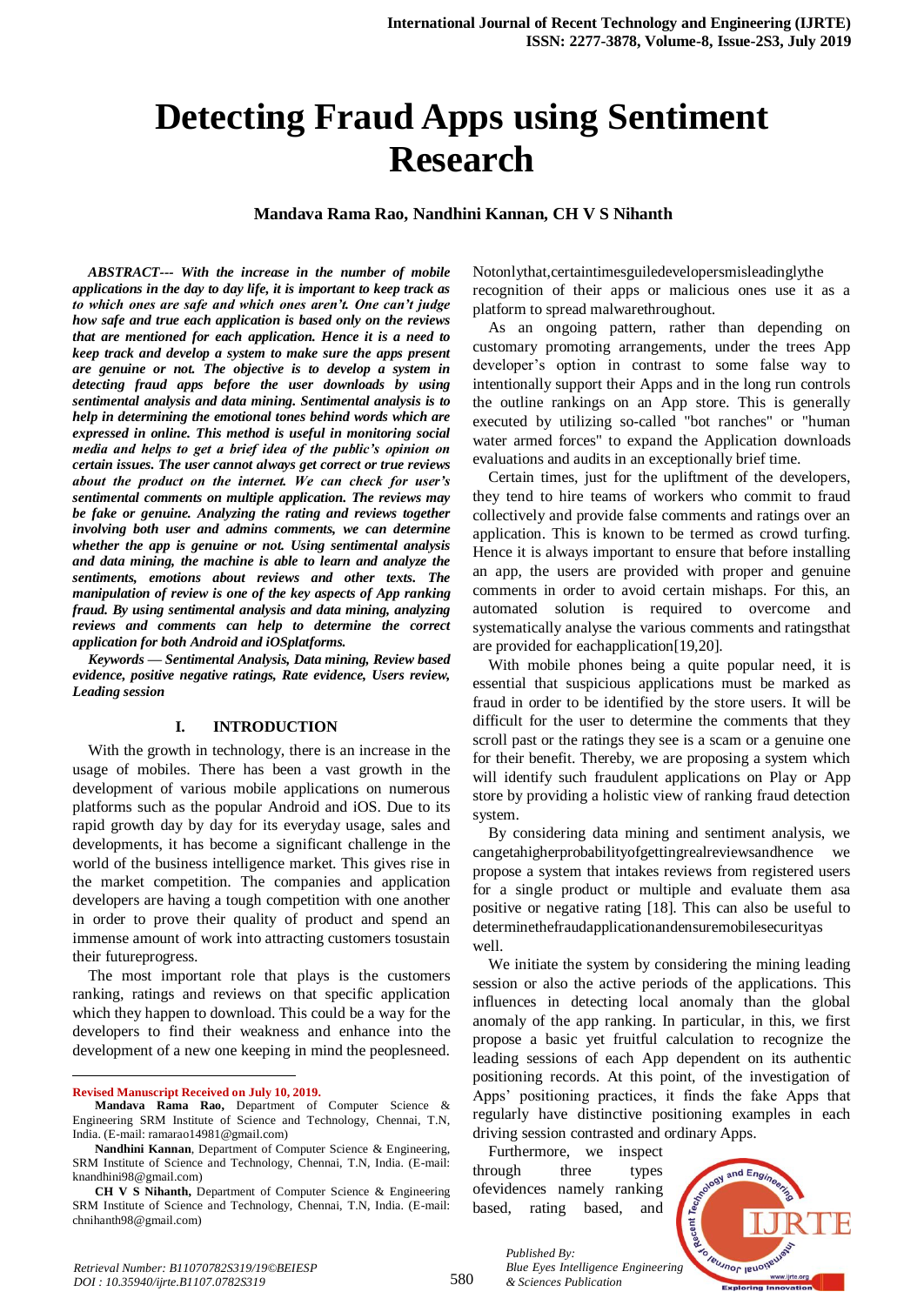review based by modelling the consolidation of the three through statistical statistical

hypothesestests.Regardless,thepositioning-basedevidences can be influenced by the App developer's status and some genuine advertising efforts such as the "constrained-time markdown". Thus, it is inadequate to consider just the rankbasedconfirmations.

Along with this, the proposed system introduces two sorts of extortion evidences dependent on Apps rating and survey history which mirror some unique patterns from Apps. Also, an aggregated method is utilized to integrate all the evidences that are necessary for detecting fraud. In order to do so, we evaluate the proposed system by using real- world application data collected from google play store and iOS app store for a long period of time.

The paper is divided into V sections which are organized as Section II which describes Literature Survey; Section III mentions System Architecture and in Section IV discusses the working, framework and algorithms used. Finally, Section V briefs about the conclusion.

## **II. LITERATURESURVEY**

The main focus of this project is upon the sentiment analysis and data mining to extract the dataset produced. By using this method, we will be able to determine the true valueoftheapplicationswhichareprovidedinPlayandApp stores. Such a proposed system will contain a huge amount of data set that has to be dealt with and using data mining alongwithvisualdatawillhelpincarryingoutthesystem.

Information or data mining is the way toward extricating required information from substantial informational collections and changes it into a justifiable arrangementforsometimelater,essentiallyutilizedforsome, business based reason. Sentiment Analysis is pitched into this procedure as a piece of it. Since it is the way toward examining explanations and acquiring abstract datafrom them. At an exceptionally fundamental dimension, it is discovering extremity of the announcements.

Information is gathered from different internet-basedlife, portable applications and exchanges which contain surveys, remarks and different data identified with the individual business. Further here feeling examination is utilized for breaking down the information for future upgrades dependent on the measurements acquired by estimation investigation.

The investigation of extensive informational collections is a critical however troublesome issue. Data representation procedures may help to take care of the issue. Visual information investigation has high potential and numerous applications, for example, misrepresentation discovery also, information mining will utilize data representation innovation for an improved information examination [1].

Data mining is utilized in determining fraud efficiently and that's what we propose and implement in this paper. By utilizing various data mining techniques and algorithms, it would become easier for us to determine our backend retrieval of data. Fraud can be classified into various types [2] which are the applications of data mining. With the end goal of grouping, extortion has been separated into four general classifications budgetary misrepresentation, media communications extortion, PC interruption and protection

misrepresentation. Budgetary extortion is additionally separated into bank misrepresentation, securities and wares extortion and different kinds of related extortion which incorporates fiscal report extortion, citizen extortion and word related misrepresentation, while Insurance extortion is additionally ordered into medical coverage misrepresentation, crop protection extortion and accident protection extortion.

Using the IP address of the mobile user were also one of the earlier literature surveys which was carry forwarded. [3] In the portable application advertise, the term called misrepresentation application is getting prevalent. In nowadays, recognition and anticipation are assuming a crucial job in the portable market. For the identification of extortion audit to the single client framework (i.e.,versatile), the Fraud Ranking System is proposed. Evaluations are accumulated to give a position to each application. Although it had identified the sources uniqueness it wasn't quite efficient considering the fact that IP snooping can be done. This IP snooping allows the users to change their IP address and allow them to rate an app more thanonce.

The star ratings which are provided for every single application isn't quite enough in determining whether the app is suitable to be loaded on the mobile or not. As described [16] that it's not quite right to believe into star ratings as they can be manipulated by the developers themselves. It is considered into reading the reviews more than ratings. Generally, it is advised [17] to check more reliable sources such as curated third part reviews or checking the developer's other apps.

Collection of a specific app dataset for a period of time and differentiating them as positive and negative reviews [ev]. Utilizing fewer words in the reviews, that is, using the N-gram model (N=2) is more efficient for the accuracy of semantic classification. Lesser the words, it is easier to classify them according to their category as the proposed system.

#### **III. SYSTEMDESIGN**

From the Literature survey and other past proposed systems which were developed for this very purpose, the problem in eradicating the fraud application is still under work. There are certain works that involve the usage of web ranking spam detection, online review spam and mobile applicationrecommendationorevenfocusesonthedetection of malwares in the apps before downloading them. Google uses FairPlay system which is able to detect the malwares that are present in certain apps only but haven't been efficient enough to do so due to the concealing properties. The user can be tricked into downloading an application by its ratings even when it does contain certain viruses that can affect the functioning of themobile.

Although there has been other existing systems, the main focus isn't just on recommendation or spam removal. Some of the approaches can be used for anomaly detection from the historical rating and review records but they aren't

efficient enough to extract

*& Sciences Publication* 

*Published By:*



581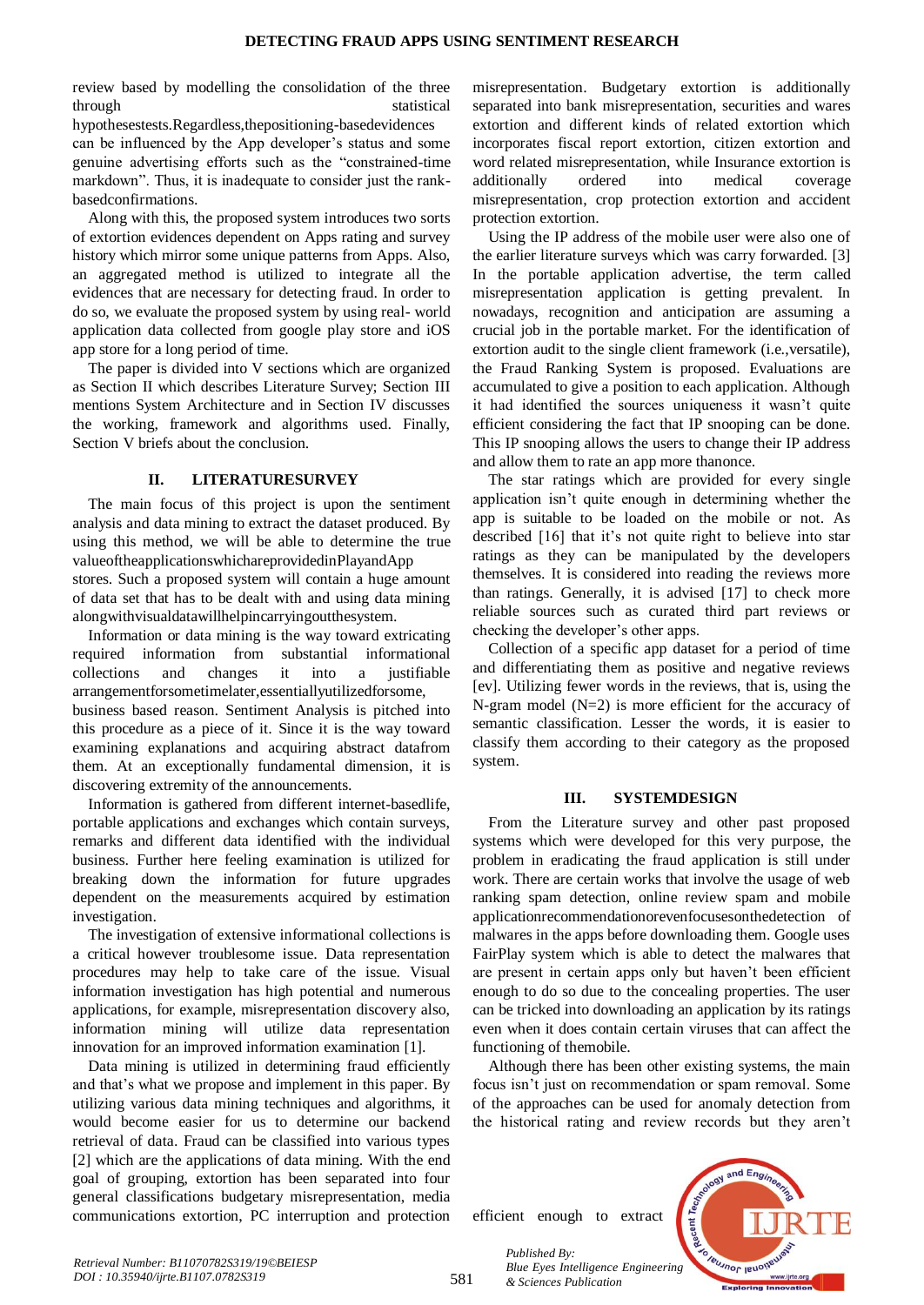fraud evidences for a certain time period (mining leading sessions). Which the wide growth of apps in stores, it becomes a cumbersome task to determine whichofthemaregenuineornotbasedontherankingalone.

Here we propose a system which involves in detecting the fraud apps using sentient comments and data mining.We areabletochecktheuser'ssentimentalcommentonmultiple applicationsbycomparingthereviewsofadminandtheuser. By looking into these comments, we are able to distinguish them as positive or negative comments. With the aggregationsofthreeevidences:rankbased,ratingbasedand review based we are able to get a higher probability ofresult. The data is extracted and processed by the mining leading sessions. The data is then evaluated on the three mentioned evidences and are concatenated before the end result. It is vitaltobriefaboutsentimentanalysisanddataminingbefore continuingfurtherintotheproposedsystemandalgorithms.

#### *A. SentimentAnalysis*

Sentiment Analysis also known as Opinion mining is a relevant mining of content which recognizes and extricates emotional data in the source material and helping a business to comprehend the social slant of their image, item or administration while observing on the web discussions. Sentiment analysis is the most widely recognized content grouping device that investigations an approaching message and tells whether the basic estimation is sure, negative or unbiased.

At present, sentiment analysis is a theme of incredible intrigue and advancement since it has numerous handy applications. Since freely and secretly accessible data over theInternetiscontinuallygrowing,countlesscommunicating conclusions are accessible in audit locales, discussions, online journals, and web-based socialnetworking.

With the assistance of opinion mining frameworks, this unstructured data could be consequently changed into organized information of popular assessments about items, administrations, brands, governmental issues, or any point that individuals can express feelings about. This information can be exceptionally valuable for business applications like showcasing examination, advertising, item surveys, net advertiser scoring, item criticism, and client administration.

There are numerous sorts and kinds of opinion mining and tools run from frameworks that attention on the extremity (positive, negative, unbiased) to frameworks that recognize sentiments and feelings (irate, glad, miserable,and so forth) or distinguish aims (for example intrigued v. not intrigued).

#### *B. Data Mining*

There is an immense measure of information accessible in the Information Industry. This information is of no utilization until it is changed over into helpful data. It is important to examine this gigantic measure of information and concentrate helpful data from it. Extraction of data isn't the main procedure we have to perform; information mining additionally includes different procedures, for example, Data Cleaning, Data Integration, Data Transformation, Data Mining, Pattern Evaluation and Data Presentation.

When every one of these procedures is finished, we would most likely utilize this data in numerous applications,

for example, Fraud Detection, Market Analysis, Production Control, Science Exploration, and so on. Data mining is utilized here to look into the review data by the apps. This data is then filtered and processed before it can go through the process of sentiment analysis. The reviews are extracted and distinguished based on various datasets that are in the database.Accordingly,thetextisevaluated.Tobeparticular, we are using text data mining which is also referred as text mining. From the texts which are extracted(reviews) it is easiertoanalyzewordsoraclusterofwordsthatareused.

#### *C. Architecture Diagram*

Our proposed system as in Fig 1 gives an overall flow of the process which is happening. It begins with the extraction of data that is the historical records of the applications and userdetailsfromthestore.Theadminaddsanewapplication to the database along with the rating details. From here, it will mine the leading session where it is calculated on the basis of evidences observed for that particular app. For this, the mining leading session algorithm is used which is able to identify the leading session andevents.

After that, the evidences of rating, ranking and reviews are looked into one by one. The estimation of these evidences would be assembled with the thought of the different time sessions, essentially dependent on the main sessions. Positioning based confirmations are the one which is finished by the application head board to give a superior survey of applications to the clients utilizing cell phones.



**Fig 1. System Architecture**

The ranking of applications would comprise of three stages. Those are the rising stage, support or maintenance stage, and the recession or subsidence stage. In the rising stage, the positioning estimation of the versatile application would be expanded suddenly while, in the support stage, the positioning estimation of portable would be kept up without corruption by giving profitable administrations to theclients. In the retreat stage, the positioning quality would be corruptedallofasuddenfromamoreelevatedamounttothe lower level. From this ranking investigation, we can anticipatethefakebyfindingthesuddenpositioningrisingor subsidencestage.

Rating evidences are also focused on to observe its increase or decrease anonymously. This can be doneto uplift the reputation of the apps and hence it is also considered as



*Published By:*

*& Sciences Publication*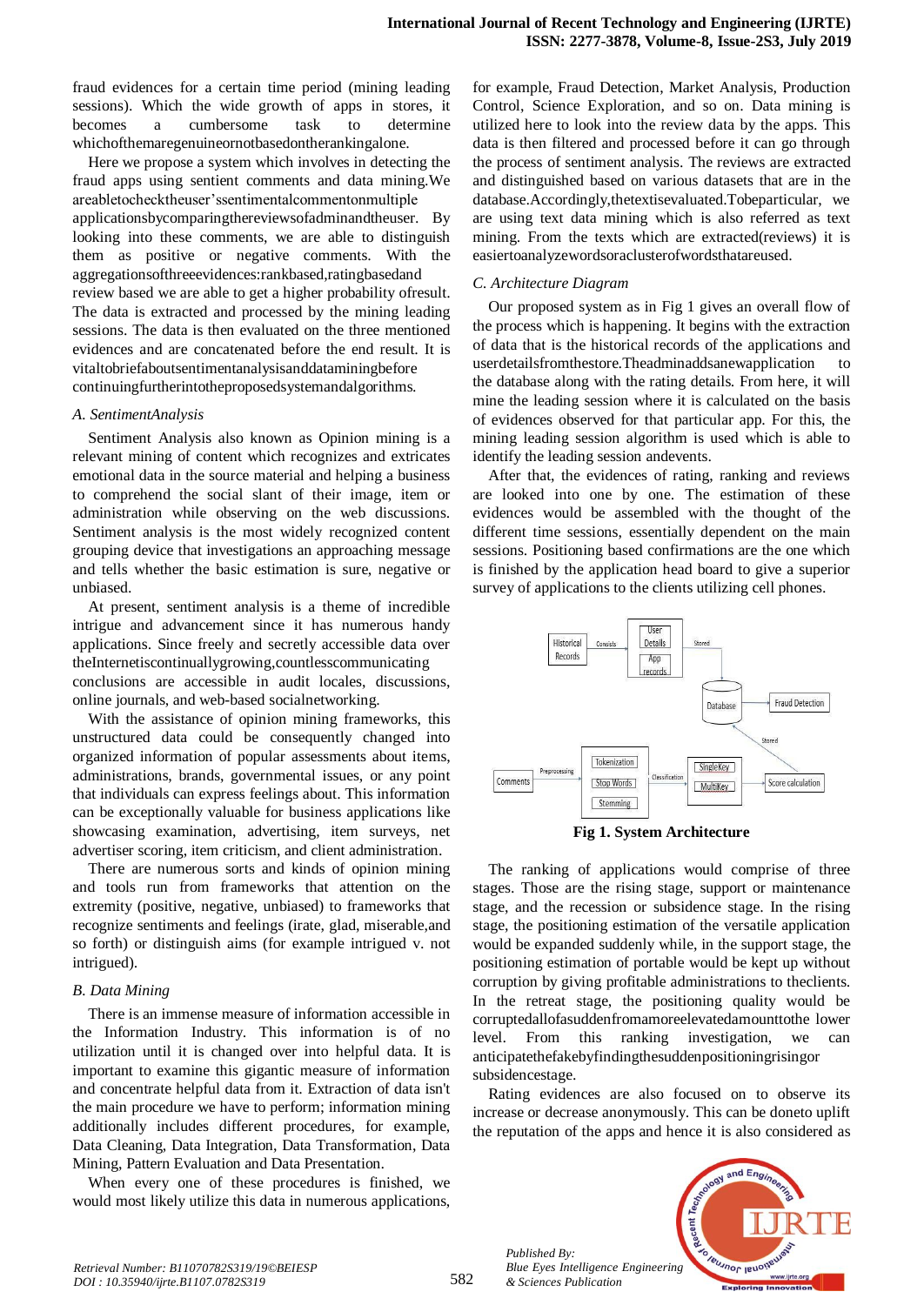an important evidence. Overall, review evidence is vital and the key to determining the nature of an application. This can be done by taking into consideration of the various words present in the dataset.

The reviews go under a series of processes such as cleaning of the data, pre-processing them as stemming algorithms, using n-gram dataset to determine their polarity and rate them accordingly. With this N-gram dataset, we can split the required words (such as good or bad) from the other review words and each of the words are given a specified numerical value. Combining the values and taking an average with the original rating will help in determining the vast difference of anonymous rating with that of the one resulted by the actual sentiment process.

Overall, the comments are split up as words and each of the word is checked with the stored singlekey and multikey (N-gram) in the database. If the users commented words are matched with the one in database, the score of the keywords areretrievedforfurthercalculations.Userscommentscoreas well as the admin one is recalculated and stored as the new rating for theapplication.

The above results are aggregated as evidence result. This is then given as the output to the users in determining the fraud application by their ratings and reviews from the processes. In order to determine the fraud of the application, the rating stored in the database which is inclusive of the users rating score is compared to that of google play store and app store. If there is a vast difference, the application is sent for review. With this, the application gets eliminated fromthestoreinordertopreventfurtheruserdownloadsand fake reviews beingposted.

## *D. Algorithm*

The admin is allowed to add and create new applications along with the links to the actual app in the play or appstore. A set of data is collected for that specific application from both the stores and saved in the database from a specific period of time. The user is able to view, download, rate and review the applications that are posted by the admin. Several data pre-processing methods are used in order to clean the datawhichhasbeengivenbytheuser.Asinthearchitecture, itcanbelogicallyvisualizedwiththetokenization,stopword removal and stemming algorithms beingused.

Here the user's comments and reviews along with the singlekey and multikey words stored in the database act as the input to the algorithm. Based on these inputs, we are able to determine and get the score as our desired output. We initializethescoreandtheflagaszero.Whichmeansthatthe initial review based rating is set to zero. This would be modified and changed as per the words that are containedin thedatabaseaskeys.Theflagisthatwhichisalmostequalto the count function. As and when the words are read, the flag issetto0or1.Itrepresentsthatthewordispresentandread. As the output, the score value is determined which then reflects it on the users rating. This new score value is the usersrating.ThisalgorithmcanbedescribedasinAlgorithm 1.

# **SCORE CALCULATION**

- input1: user's comment/reviewgiven
- input2: Single and multikeyvalues
- output: Score based on thereview
- Initializescore=0,flag=0
- Select multikey, singlekey whereflag=0
- get the score of singlekey= enteredstring
- get score of multikey=enteredstring
- score=(singlekey score or multikeyscore)/2
- return scorevalue

# *Algorithm 1*

## **IV. RESULT AND CONCLUSION**

This paper had presented about determining fraud applications by using the concept of data mining and sentiment analysis. It was supported by the architecture diagram which briefed about the algorithm and processes which are implemented in the project. Data gets collected and stored in the database which is then evaluated with the supporting algorithms defined. This is a unique approach in which the evidences are aggregated and confined into a single result. The proposed framework is scalable and canbe extended to other domain generated evidences for the rankingfrauddetection.Theexperimentalresultsshowedthe

effectiveness of the proposed system, the scalability of detection algorithm as well as some regularity in the ranking fraudactivities.

# **REFERENCES**

- 1. Daniel A. Keim, "Information Visualizing and Visual Data Mining" IEEE Trans. Visualization and Visual Data Mining, vol. 8,Jan-Mar 2002. *(references)*
- 2. FuzailMisarwala, KausarMukadam, and KiranBhowmick, "Applications of Data Mining in Fraud Detection", vol. 32015.
- 3. Esther Nowroji., Vanitha., "Detection Of Fraud Ranking For Mobile App Using IP Address Recognition Technique", vol. 4, International Journal for Research in Applied Science & Engineering Technology, 2016.
- 4. Ahmad FIRDAUS, Nor Badrul ANUAR, Ahmad KARIM, MohdFaizalAb RAZAK, "Discovering optimal features using static analysis and a genetic search based method for Android malware detection" Frontiers of Information Techonology and Electronic Engineering, 2018.
- 5. JavvajiVenkataramaiah, BommavarapuSushen, Mano. R, Dr. GladispushpaRathi, "An enhanced mining leading session algorithm for fraud app detection in mobile applications" International Journal of Scientific Research in Engineering., April2017.
- 6. Avayaprathambiha.P, Bharathi.M, Sathiyavani.B, Jayaraj.S "To Detect Fraud Ranking For Mobile Apps Using SVM Classification" International Journal on Recent and Innovation Trends in Computing and Communication, vol. 6, February2018
- 7. Suleiman Y. Yerima, SakirSezer, Igor Muttik, "Android Malware Detection Using Parallel Machine Learning Classifiers", 8th International Conference on Next Generation Mobile Applications, Services and Technologies,Sept.2014.
- 8. SidharthGrover,"Malware detection: developing a system engineered fair play for enhancing the efficacy of stemming search rank fraud", International Journal of Technical Innovation in Modern Engineering &Science,Vol. 4, October2018